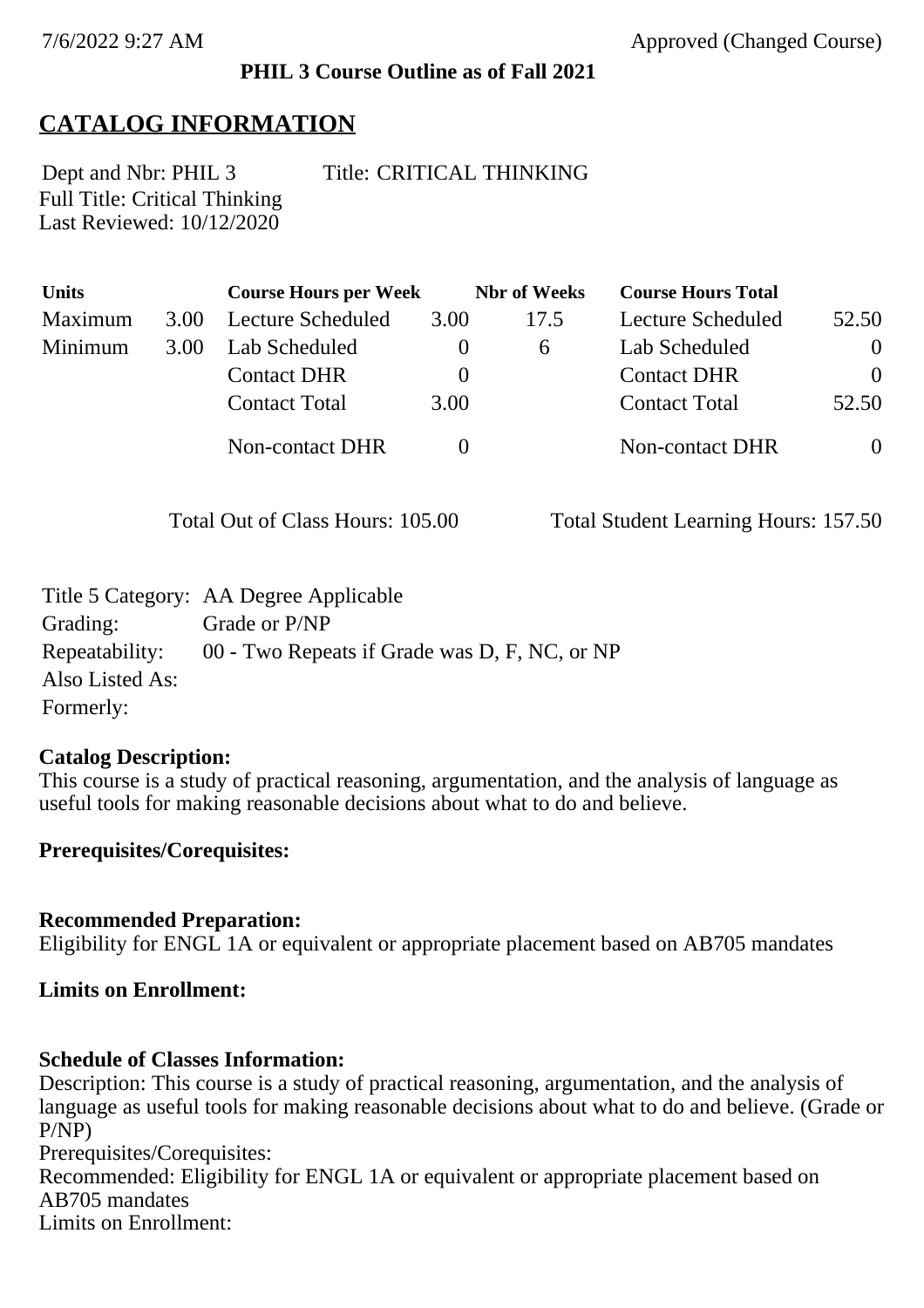# **ARTICULATION, MAJOR, and CERTIFICATION INFORMATION:**

| <b>AS Degree:</b>                 | Area<br>B                              | <b>Thinking</b>          | <b>Communication and Analytical Fall 1981</b> | Effective:              | Inactive: |
|-----------------------------------|----------------------------------------|--------------------------|-----------------------------------------------|-------------------------|-----------|
| <b>CSU GE:</b>                    | <b>Transfer Area</b><br>A <sub>3</sub> | <b>Critical Thinking</b> |                                               | Effective:<br>Fall 1981 | Inactive: |
| IGETC:                            | <b>Transfer Area</b>                   |                          |                                               | Effective:              | Inactive: |
| <b>CSU Transfer: Transferable</b> |                                        | Effective:               | Fall 1981                                     | Inactive:               |           |
| <b>UC Transfer:</b> Transferable  |                                        | Effective:               | Fall 1981                                     | Inactive:               |           |

**CID:**

## **Certificate/Major Applicable:**

[Major Applicable Course](SR_ClassCheck.aspx?CourseKey=PHIL3)

# **COURSE CONTENT**

## **Student Learning Outcomes:**

Upon completion of the course, students will be able to:

- 1. Analyze arguments to identify and explain the claims and premises.
- 2. Evaluate arguments to determine whether claims are adequately supported.
- 3. Compose cogent written arguments.

## **Objectives:**

Students will be able to:

- 1. Identify arguments.
- 2. Distinguish arguments from explanations, and from statements of unsupported opinion.
- 3. Describe the structure of support within an argument.
- 4. Paraphrase arguments.
- 5. Distinguish inductive from deductive reasoning.
- 6. Apply appropriate standards for the evaluation of both inductive and deductive arguments.
- 7. Apply appropriate standards of informal argument evaluation (recognition of informally fallacious arguments).
- 8. Design and compose arguments that meet appropriate standards of evaluation.

## **Topics and Scope:**

The sequence of topics varies, but a typical course includes at least the following:

- I. Obstacles to Critical Thinking
	- A. Relativism
	- B. Subjectivism
	- C. Egocentrism
	- D. Ethnocentrism
	- E. Intimidation by Authority
	- F. Doublespeak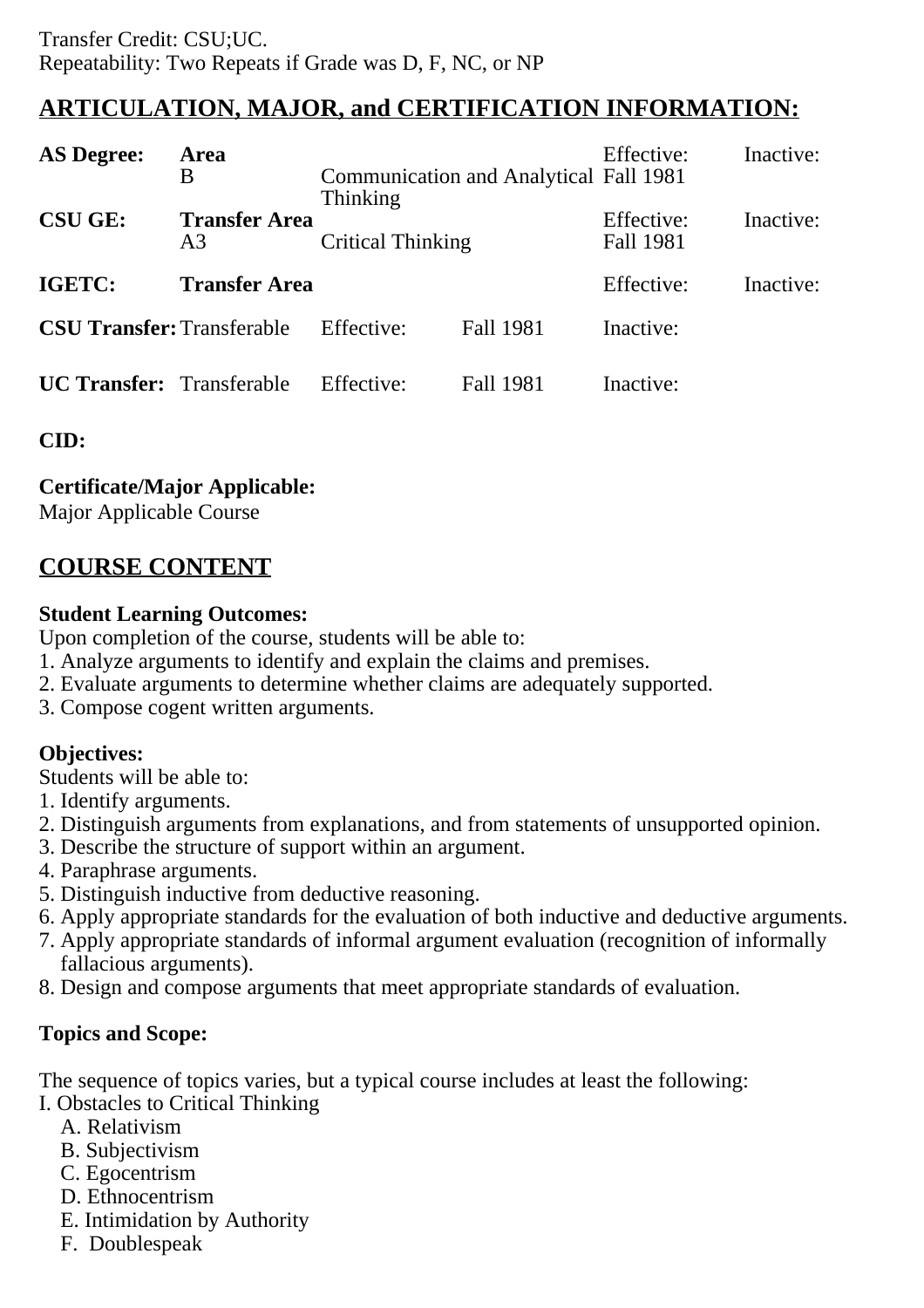- G. Advertising
- II. Assumption
	- A. Explicit
	- B. Implicit
	- C. Presuppositions
	- D. Inferential
- III. Language
	- A. Functions of Language
	- B. Dimensions of Meaning
	- C. Denotation
	- D. Connotation
	- E. Vagueness
	- F. Ambiguity
	- G. Definitions
- IV. Issues and Issue Analysis
- V. Argument Identification
- VI. Argument Analysis
	- A. Premises
	- B. Conclusions
	- C. Argument Reconstruction
	- D. Paraphrasing
- VII. Argument Types
	- A. Deductive
	- B. Inductive
	- C. Analogy
	- D. Causal
	- E. Other types
- VIII. Argument Evaluation
	- A. Validity
	- B. Soundness
	- C. Cogency
	- D. Consistency
	- E. Inconsistency
- IX. Formal Fallacies
	- A. Affirming the Consequent
	- B. Denying the Antecedent
	- C. Undistributed Middle
- X. Informal Fallacies
	- A. Appeal to Authority
	- B. Equivocation
	- C. Ad Hominem
	- D. Straw Man
	- E. Begging the Question
	- F. Slippery Slope
	- G. Suppressed Evidence
- XI. Analysis and Construction of Extended Arguments

# **Assignment:**

- 1. Regular reading assignments from course texts and supplementary materials (20-25 pages/week)
- 2. Quizzes that cover the assigned readings. Quizzes may be either multiple choice or short